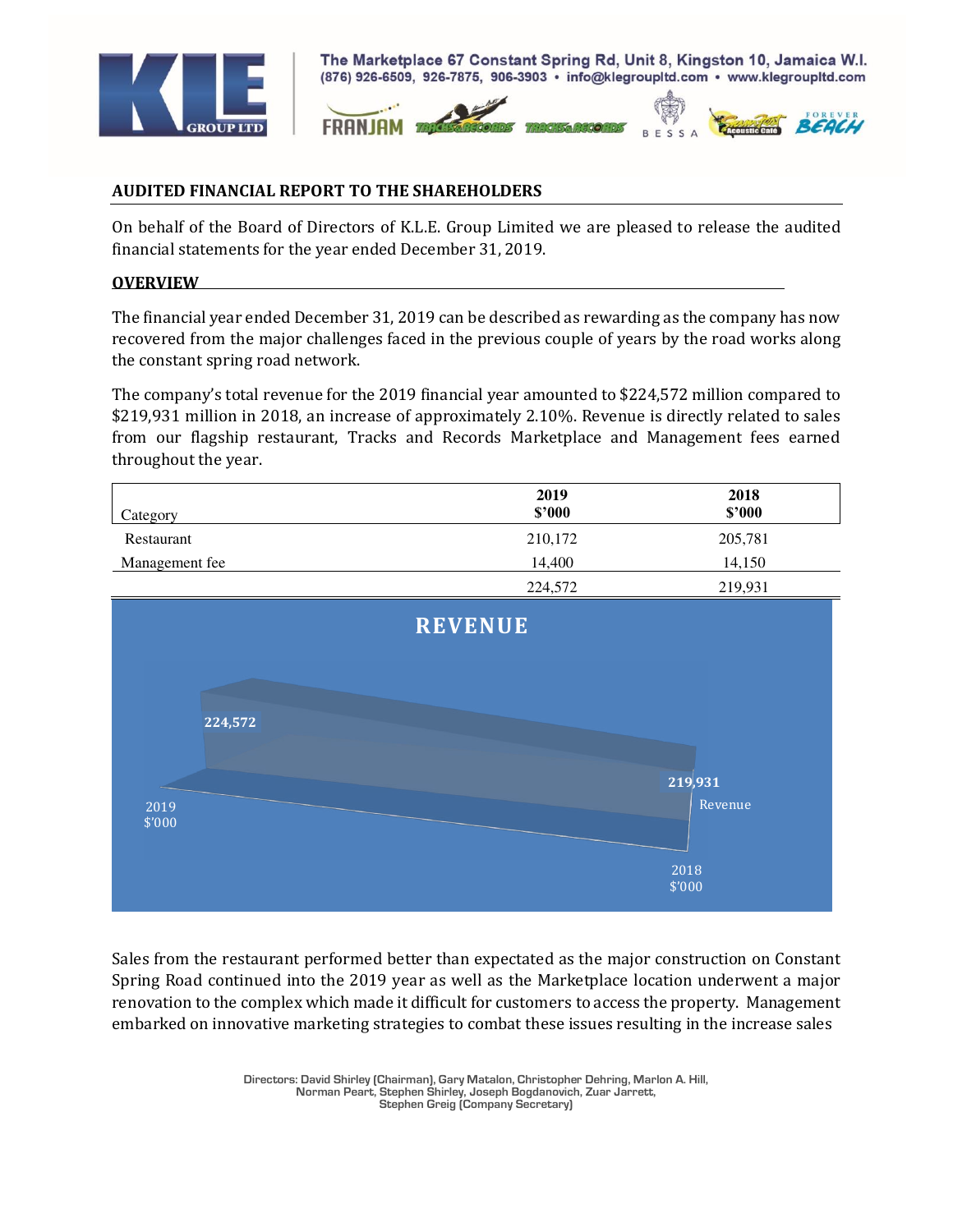



from the restaurant. The table below shows the improvement in sales revenue from the restaurant during the latter part of 2019, once the constant spring road was moving closer to completion:

| Restaurant sales performance analysis |         |         |         |        |
|---------------------------------------|---------|---------|---------|--------|
|                                       | 2019    | 2018    |         | $\%$   |
| Category                              | \$2000  | \$2000  | change  | change |
| January to June                       | 101,872 | 106,376 | (4,504) | (0.04) |
| July to December                      | 108,300 | 99,065  | 9.235   | 0.09   |
|                                       | 210,172 | 205,441 | 4.731   | 0.05   |

The company's Earnings Before Interest, Taxes Depreciation and Amortization also improved in the current year. See table below;

|                                                                          | 2019<br>\$'000 | 2018<br>\$3000 |
|--------------------------------------------------------------------------|----------------|----------------|
| Profit from operations (before finance costs, depreciation and taxation) | \$7,128        | \$1,640        |
| Total Comprehensive (loss)/profit for the year                           | (S14, 844)     | (S25,587)      |

The company's total direct expenses (cost of sales) remain in line with our expected cost margins and mark up. The decline in the cost of sales is related to the better supply prices based on price negotiation and contractual terms with vendors.

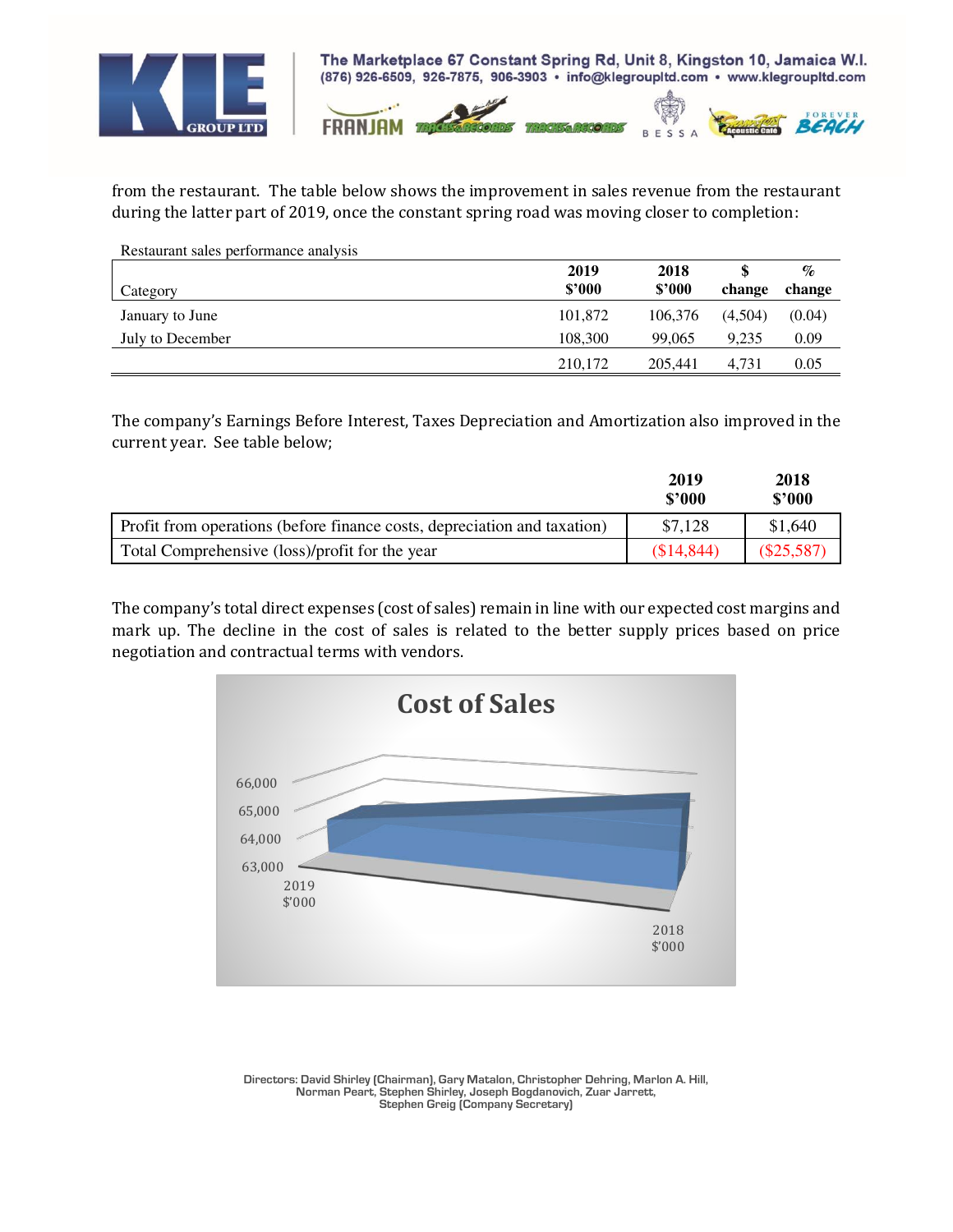



Administrative and other expenses amounted to \$170,512 million when compared to the \$181,271 for the previous year.

The expense categories which showed the major increases were:

- Rent expense showed a 21% increase, this is directly related to the foreign exchange movements during the year.
- Advertising and Marketing, this category increased by \$3.5 million or 24%. The company undertook increased marketing efforts in 2019 to combat the negative effects of the road work and the renovations of Marketplace.
- Kitchen and Bar Supplies increase by over 100% and is attributable mainly to the change in the packaging of Materials used in compliance to the single use plastic and styrofoam ban.



The categories which showed a reduction when compared to the previous year includes:

- Utilities, the company saw a 13.2% reduction when compared to the prior year. Utilities includes light, water, telephone and cable.
- Repairs and Maintenance decreased by \$1.04 million and is due on part to effective servicing and maintaining of equipment
- Legal fees, Bad Debt and Interest and Penalties also showed significant decrease which is as a result of one-off expenditures incurred in the previous year.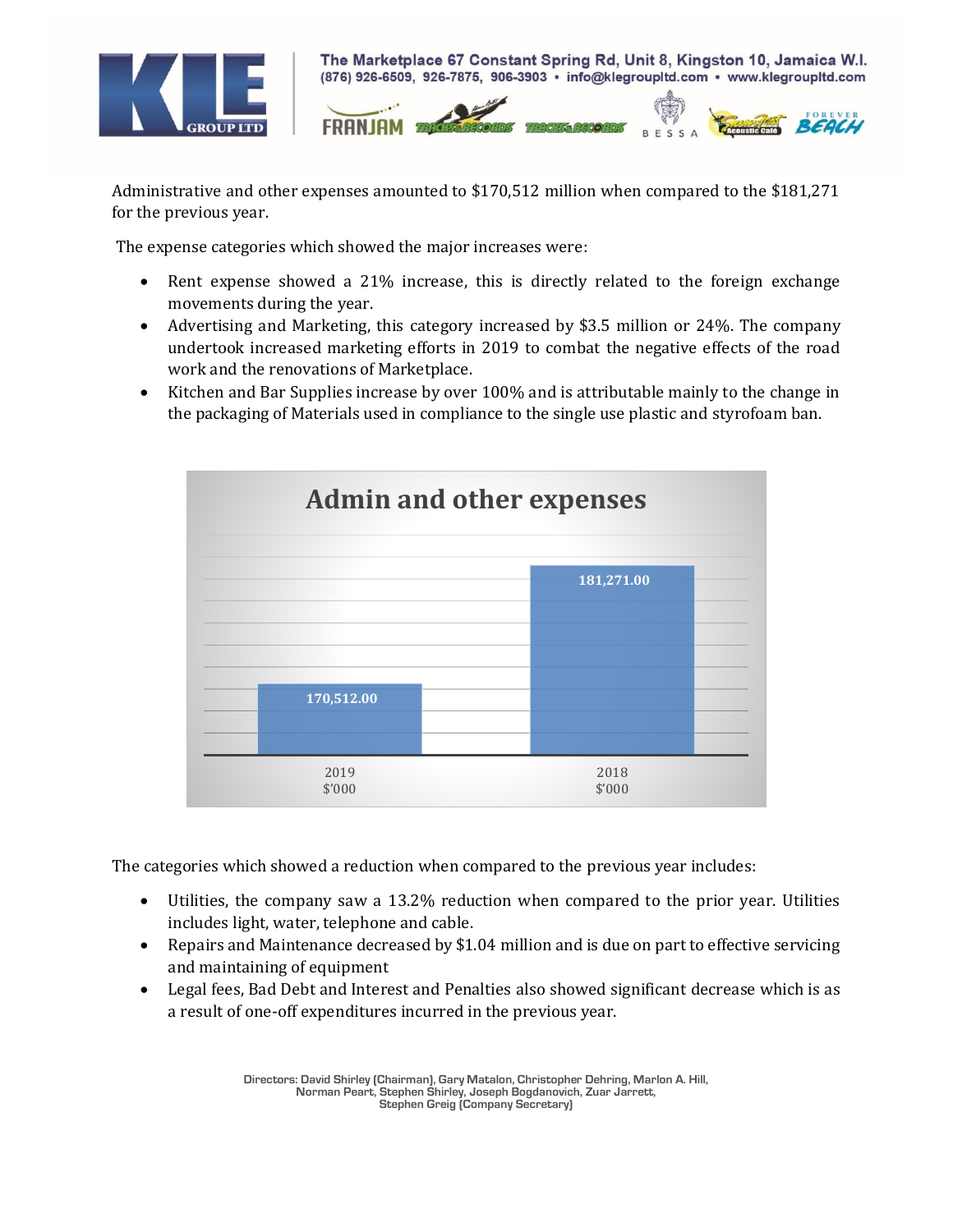

The company absorbed a \$4.7 million loss from its associate company T&R Restaurant Systems Limited T/A Franchise Jamaica which was a significant contributor to it net loss position. The company has performed significantly better in 2019 than the previous year. Franchise Jamaica reported total revenues of \$30 million for the 2019 year in comparison to 19 million in 2018.



Total Assets Increased by \$15.6 million moving from \$198,885 million in 2018 to \$214,496 million in 2019. The major contributing factor is the increasing of our investment portfolio, in the current year the company purchased \$9.75 million in investments.

The company is reporting positive working capital and current ratios as well as improvements in its liquidity for the 2019 financial period. These positive ratios are expected to further improve in the short to medium term.

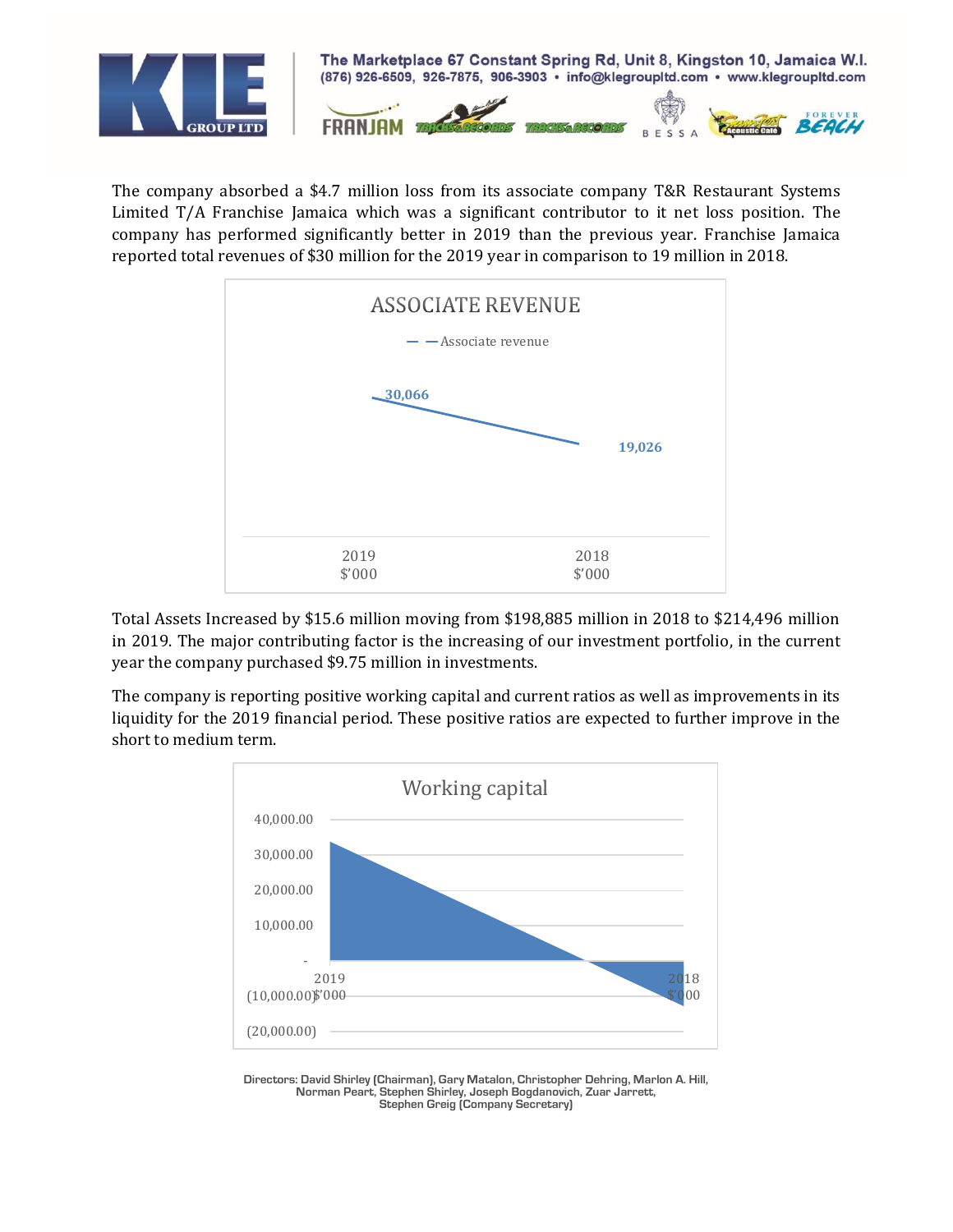

Long term liabilities reflect the loan which was negotiated in the February of 2019. Current liabilities have been reduced significantly as the company has managed to pay down some of these liabilities with the proceeds of the loan.



Shareholders equity for the period decreased by 13% and is directly related to the negative earnings generated for the year.

From a cash flow point of view, the company generated a negative cash flow from operating activities due in large part to the increases in its assets and the reduction in payables. The company has more cash inflows when compared to the previous year.

The overall liquidity if the company has improved when a comparison was done with the 2018 financial year, this is expected to continue in the short to medium term.